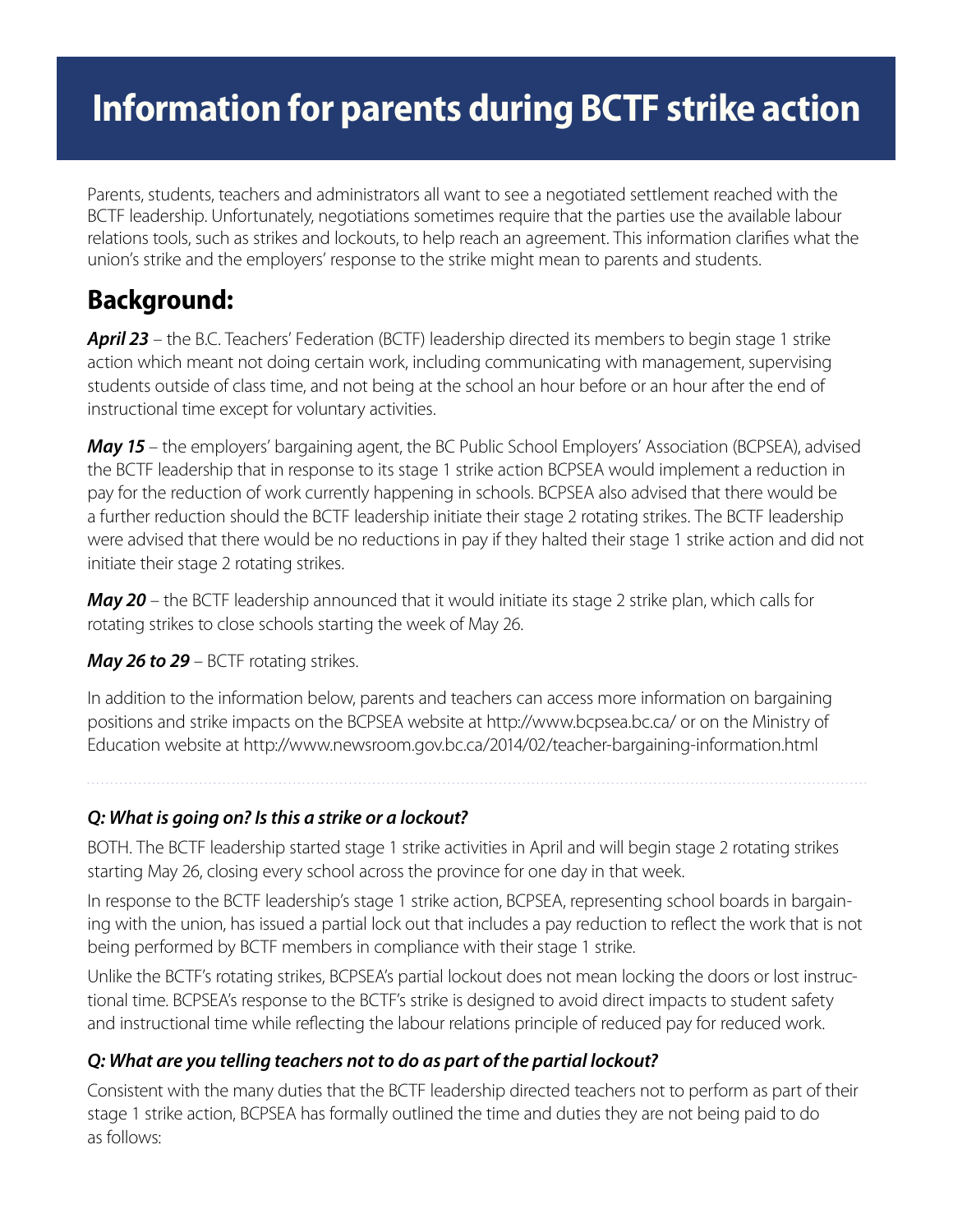# *Q: Can my child still get assistance from his/her teacher during lunch hour or after school?*

While teachers already have the right to a duty free lunch, there remains ample time to provide assistance to students before or after school, or during non-instructional blocks. It is also important to remember that the vast majority of direct student assistance is actually provided to students in class.

For employment insurance purposes, the accepted length of a teacher's workday is 9.1 hours, of which approximately 5 hours is instructional time. The partial lock out reduces the workday to 8.1 hours, which still leaves teachers approximately 3 hours in which to assist students and attend to other non-instructional duties such as marking and lesson planning.

#### *Q: Is my child safe if teachers aren't performing student supervision during school hours? What about emergencies?*

YES. Teachers will be available in the event of any emergency or disaster situation. In the event of a dispute between BCPSEA and BCTF leadership as to whether an emergency or disaster situation exists, the teachers will perform the work in question.

Schools have taken action to ensure students are not put at risk by the BCTF leadership's withdrawal of student supervision. In many districts this has meant cancelling recess. In other cases, school administrators have taken on those duties.

#### *Q: Does the partial lockout prevent or ban teachers from talking to parents about their child's progress or performance (e.g. IEP meetings, etc.)?*

NO. Nothing in the partial lockout order prevents individual teachers from discussing student needs or concerns with parents, students, their colleagues or school administrators.

#### *Q: Does this partial lockout ban or prevent teachers from participating in extracurricular activities such as graduation ceremonies, awards ceremonies, sports events and year-end celebrations?*

NO. Extracurricular activities are not considered paid work and teachers do this of their own choice. Teachers are welcome to continue their involvement with any extracurricular or volunteer activities of their choice.

There is nothing in the current order that prevents teachers from attending or participating in any voluntary events or activities. If teachers refuse to attend, they do so by their own choice or the encouragement of their union.

#### *Q: Does it matter whether or not the extracurricular activities take place during the school day (e.g. at lunch), within 45 minutes for the start or end of the school day, or later in the day (e.g. in the late afternoon or evening)?*

NO. Teachers are welcome to continue their involvement with all extracurricular and other volunteer activities regardless of the time of the day.

#### *Q: Are teachers prevented from being on school property earlier than 45 minutes before the start of the school day or later than 45 minutes after the end of the school day?*

NO. Teachers are welcome to be on the school property at any time for the purpose of supporting student extracurricular programs or other volunteer activities. The 45 minute limitation applies to teacher attendance for the purpose of paid work at the school.

By defining the length of time for which teachers will be paid, BCPSEA is reducing their usual work day and duties to reflect the duties that the BCTF leadership have already withdrawn as part of their stage 1 strike. The accepted teacher work day is just over 9 hours per day, which is now reduced in both length and required duties. The resulting 10 per cent loss of pay is directly related to this partial lockout from usual required work and time at the work site.

Just as the BCTF's stage 1 job action does not apply to extracurricular activities, the partial lock out does not apply to any extracurricular or volunteer activities.

# *Q: Are teachers locked out from any part of the student instructional day?*

NO. Teachers are still required to complete all usual instructional duties and school day services to students. Refusal to complete any such duties may constitute an expansion of their strike and result in a further loss of pay.

However, the BCTF's rotating strikes will significantly impact student instruction and learning by completely closing schools.

#### *Q: Why is the union telling teachers they may not participate in extracurricular or other volunteer activities because of the BCPSEA lockout of that is not the case?*

It is our opinion that BCTF leadership is mischaracterizing both the intent and the effect of the partial lockout in order to avoid the financial pressure being put on the union membership. By inflaming parents and worrying students, we believe the union is attempting to put pressure on BCPSEA to lift its response so that the BCTF strike can continue with no loss of income to striking union members. At no time did the BCTF leadership ask BCPSEA for clarification of the lockout order, nor have they responded to the additional information that BCPSEA has since supplied to them.

| <b>BCTF leadership directed that during stage 1</b>                                                                                               | In response to stage 1 strike action BCPSEA                             |
|---------------------------------------------------------------------------------------------------------------------------------------------------|-------------------------------------------------------------------------|
| job action teachers will not:                                                                                                                     | outlined that teachers will not:                                        |
| 1. Be at a worksite prior to one hour before                                                                                                      | 1. Start work at the school more than 45 minutes                        |
| commencement of instructional time and one hour                                                                                                   | before the start of their classes and not to continue                   |
| after the end of instructional time, other than for                                                                                               | to work for more than 45 minutes after their classes                    |
| pre-arranged voluntary activities.                                                                                                                | end.                                                                    |
| 2. Provide principals or administrators with                                                                                                      | 2. Engage in meetings with administrators and/                          |
| any routine printed, written, or electronic                                                                                                       | or respond to routine communications from                               |
| communication.                                                                                                                                    | administrators.                                                         |
| 3. Receive any printed, written, or electronic                                                                                                    | 3. Evaluate educational programs (this does not                         |
| communication from an administrator.                                                                                                              | include marking or report cards).                                       |
| 4. Undertake any mandated supervision of students<br>outside of regularly scheduled classes, except as set<br>out by an essential services order. | 4. Attend a range of routine organizational meetings.                   |
| 5. Attend any meetings with management other<br>than meetings of the worksite Joint Health and<br>Safety Committee.                               | 5. Engage in professional development outside the<br>instructional day. |
|                                                                                                                                                   | 6. Substitute other duties in place of the work listed<br>above.        |